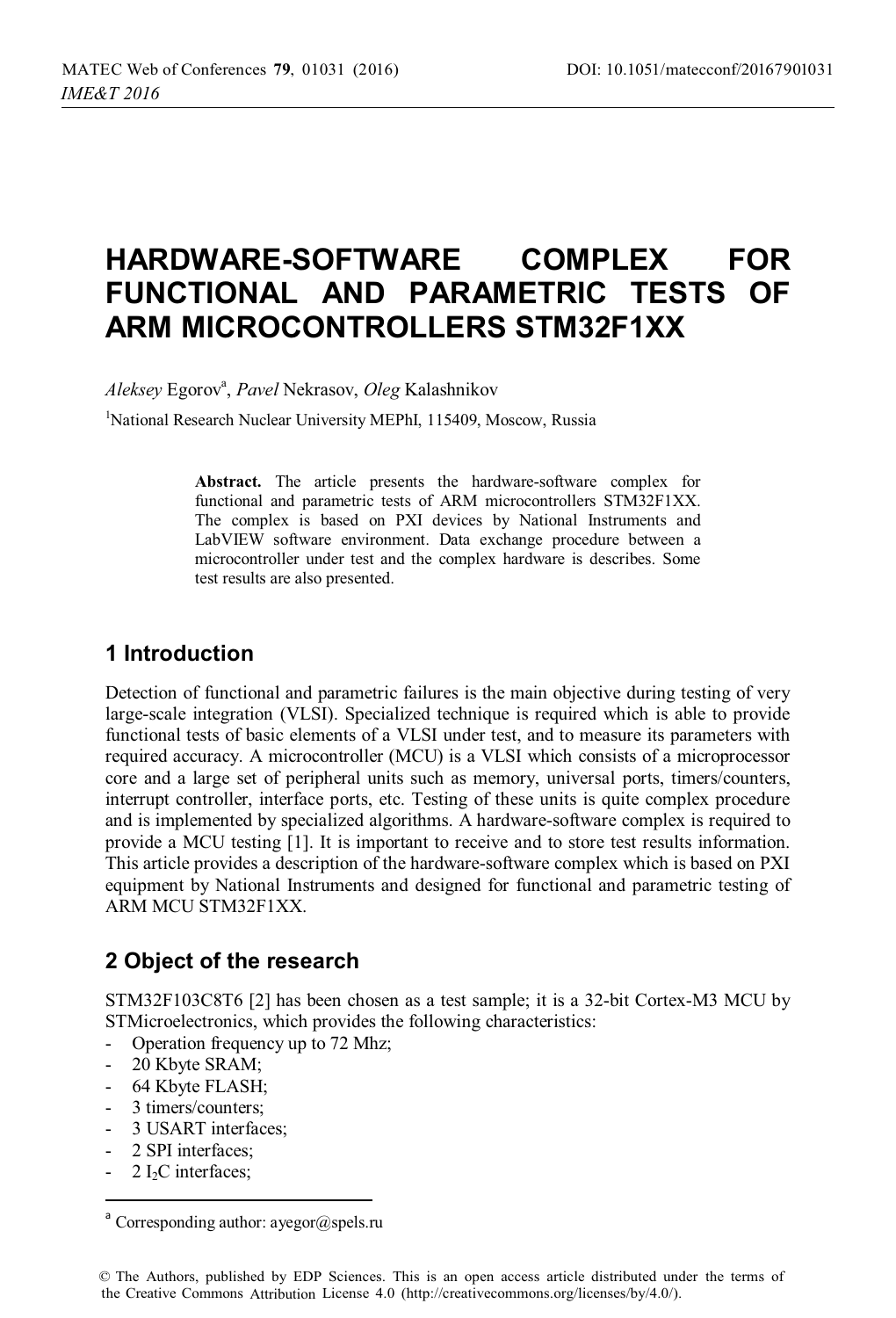- 1 USB interface;
- 1 CAN interface;
- 37 GPIO;
- 2 10-channel 12-bit ADC.

The basic requirements for hardware-software complex were formulated based on the MCU parameters:

- MCU main functional blocks for test: RAM, FLASH, GPIO, timers/counters, USART, SPI, interrupt controller;
- supply current measurements in static and dynamic mode with accuracy not less than 0.1 mA;
- testing frequency range from 8 to 72 MHz;
- internal ADC testing full-scale transfer function measurement and conversion parameters (integral and differential nonlinearity, offset and gain errors) calculation.

## **3 Equipment and software**

To implement the hardware-software complex National Instruments PXI module equipment [3] was used:

- PXI-4110, power supply board [4];
- PXI-7841R, FPGA-based fee collection data reconfigurable board [5];
- PXI-4071, multimeter board [6].

PXI-4110, PXI-7841R and PXI-4071 units are placed into PXI-1073 chassis which provides connection between the complex and a PC. The complex hardware is controlled by LabVIEW software environment with use of LabVIEW FPGA module.

The hardware-software complex also includes a sample chip PCB snap-in and a switching board.

The complex designed can be used not only for MCU testing but also for wide range of electronics: microprocessors, analog ICS [7], optoelectronic devices [8], transistor test structures [9] and so on.

## **4 Solution**

A sample of MCU placed onto the PCB snap-in is connected to the switchboard, which provides connection between MCU pins and NI system channels, and also allows to set any logical state onto a MCU pins (pull-up, pull-down, high logical level, low logical level, connection to another line, Z-state) without NI system involving [10].

Hardware structure with MCU under test is presented in Figure 1.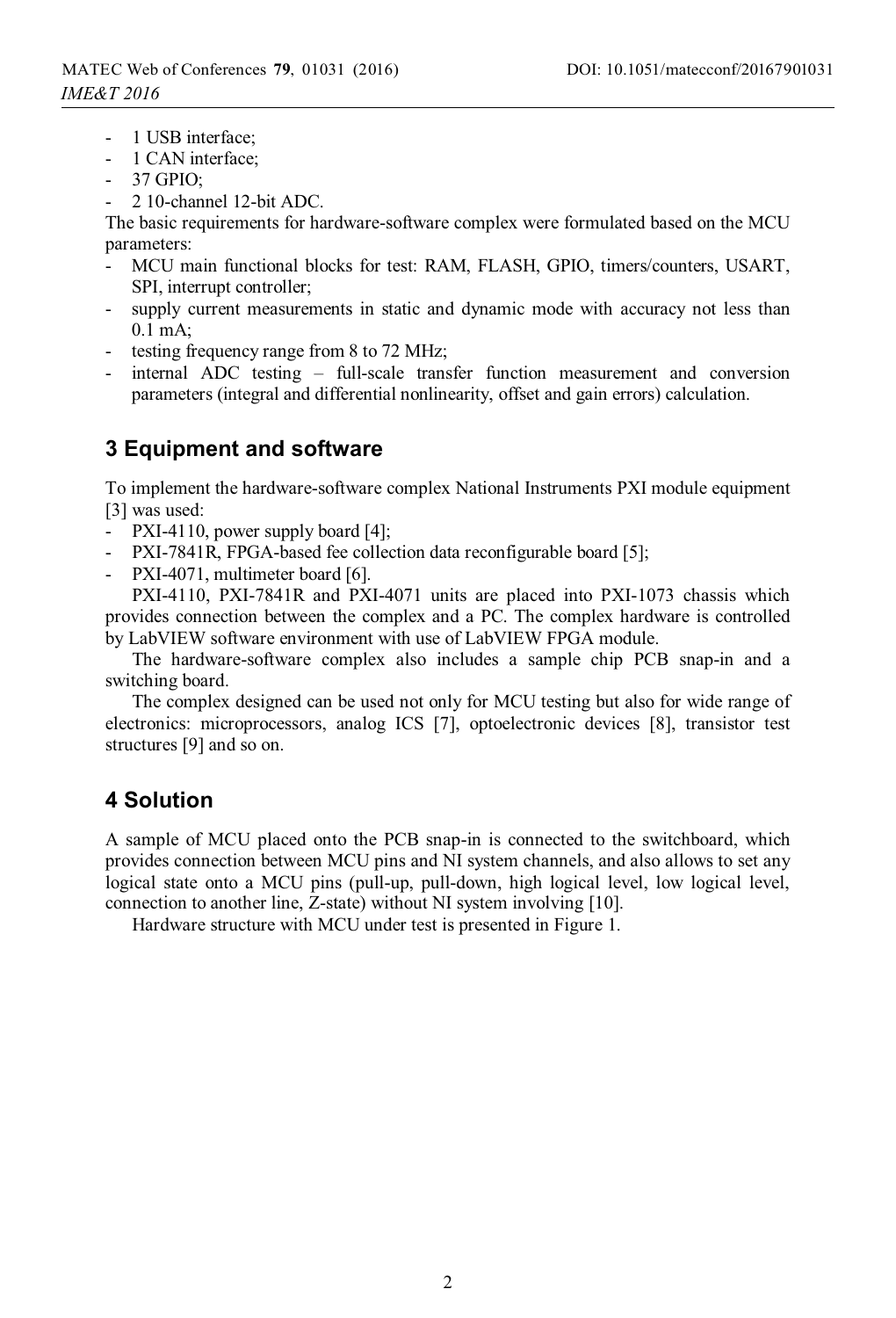

**Figure 1.** Hardware structure with MCU.

 The virtual device has been implemented in the LabVIEW software environment. This software controls MCU under test and provides information from NI complex gathering and processing. The virtual device contains the following software blocks:

- reception and primary processing of information;
- errors counting;
- supply current monitor ;
- restart control;
- hangs control;
- internal ADC testing.

MCU internal USART and SPI interfaces are used to transmit the information about test results from MCU under test to LabVIEW virtual device. These interfaces are implemented by PXI-7841R board based on FPGA. MCU supply current monitor is performed by two PXI-4110 boards under LabVIEW virtual device control. Input and output currents measurement is carried out by PXI-4071 multimeter board. Output voltages of low and high logical levels are measured by integrated analog input channels of PXI-7841R board.

USART and SPI testing were performed using of a control word transfer correctness checking. One USART interface was configured as an output for the information transfer from MCU to PXI board. Two remaining USART interfaces are connected to each other input of one unit is connected to output of another and vice versa. Two SPI interfaces are also connected to each other. One SPI interface can transfer the information from MCU to PXI board without affecting to the test results. Chess code, inversion chess code, field of zeros and field of ones are used as control words. Difference between received and transmitted information in a same operating cycle is considered as an interface module fault.

Hardware-software complex satisfies requirements of speed and reliability for synchronization with MCU USART and SPI interfaces (no errors when receiving data blocks coming from a test chip to the virtual device). To ensure the reliability of data transmission it is possible to transmit information immediately in parallel with USART block and SPI block. This procedure completely excludes the possibility of transmission failure. Selection of the package is carried out by using of gate signals that indicate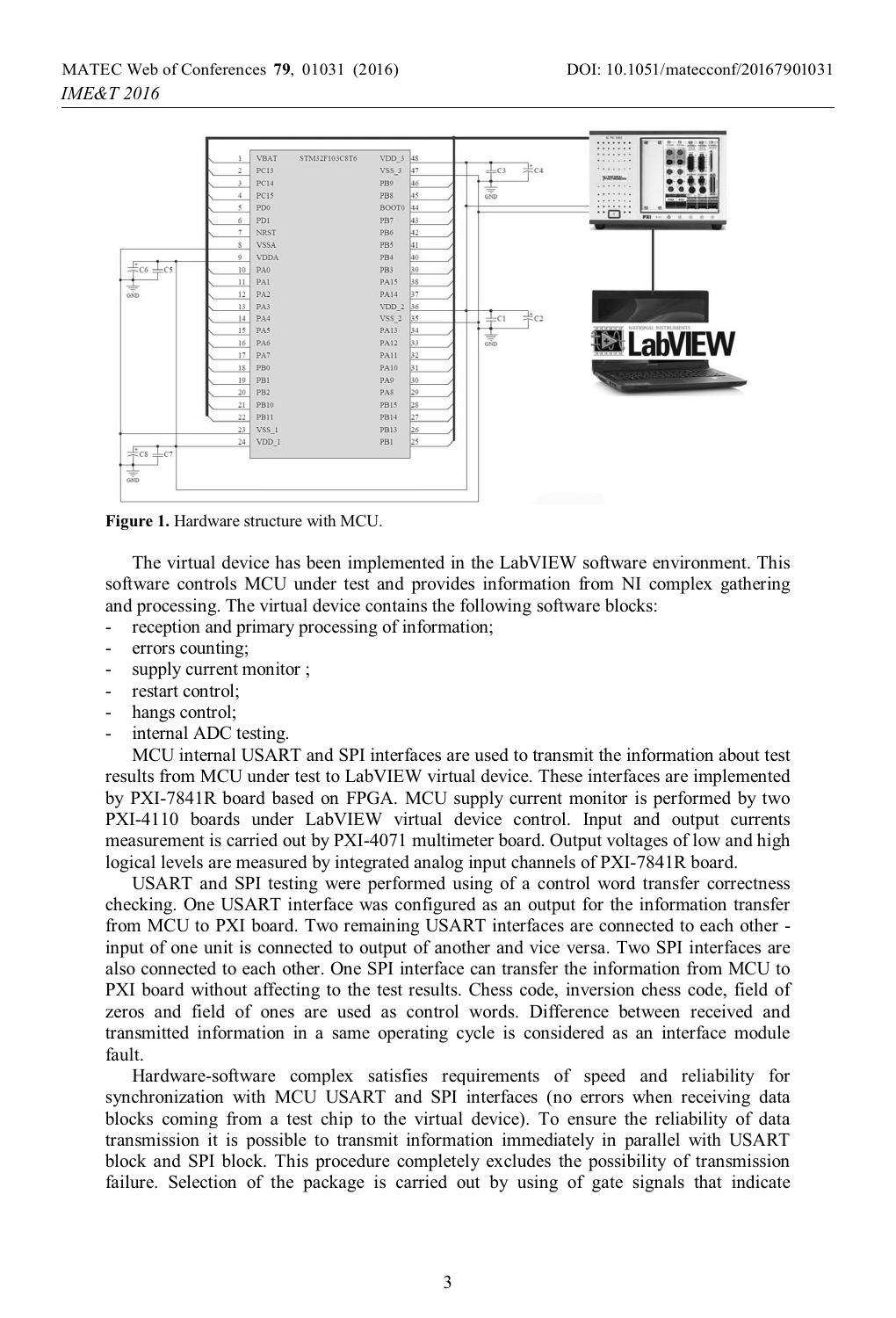usefulness of the parcel and type of the test block. Interface blocks operate in the following speeds: USART – 115200 bit/s; SPI – 4000000 bit/s.

RAM and FLASH memory testing consists of writing a 32-bit control word to all memory cells with subsequent reading [11, 12]. Read word is compared to a reference; if they are not equal failure of a memory cell is recorded. After testing all memory with one word, the test is continued with another word. There are four types of control word: chess code, inversion chess code, field of zeros and field of ones. 10 Kbytes of SRAM and 40 Kbytes of FLASH are tested.

For the interrupt controller testing an external signal supplies from the PXI board to the one of MCU input which operates in the external interrupt input mode. The MCU interrupt controller handles the interrupt and provides a pulse to one of I/O ports which configured as an output. The pulse is detected by the PXI board and is transmitted to LabVIEW virtual device. Absence of a pulse at an output informs about an error of interrupt controller.

Two timers/counters send meander signal to the PXI board and then to the virtual device. Virtual device compares frequency of pulses from the timers/counters with reference frequency. In case of difference between two frequencies an error is registered.

The MCU internal ADC testing procedure is also developed. It is necessary to perform a large number of USART and SPI transmission cycles to obtain the full-scale transfer function on the one hand, and relatively large number of samples required to improve accuracy on the other hand. We decided to implement the procedure of ADC sampling averaging by MCU software code, and to transfer the averaged data. This procedure allows to reduce the amount of USART and SPI transmission cycles, as well as gives opportunity to unload partially the ADC data processing unit which is implemented in the LabVIEW software environment. As a result the full-scale transfer function is measured for 11 seconds against 47 seconds with LabVIEW ADC sampling averaging.

Linearly increasing voltage (from  $0 \vee$  to 3.3 V) is applied from one of PXI analog output channels to ADC input. ADC samples input voltage and sends the resulting code back to the virtual device through PXI board using USART or SPI. Using the transfer function the conversion parameters of ADC can be calculated. A part of measured transfer function together with the ideal one is shown in Figure 2.



**Figure 2.** Real and ideal transfer functions of ADC.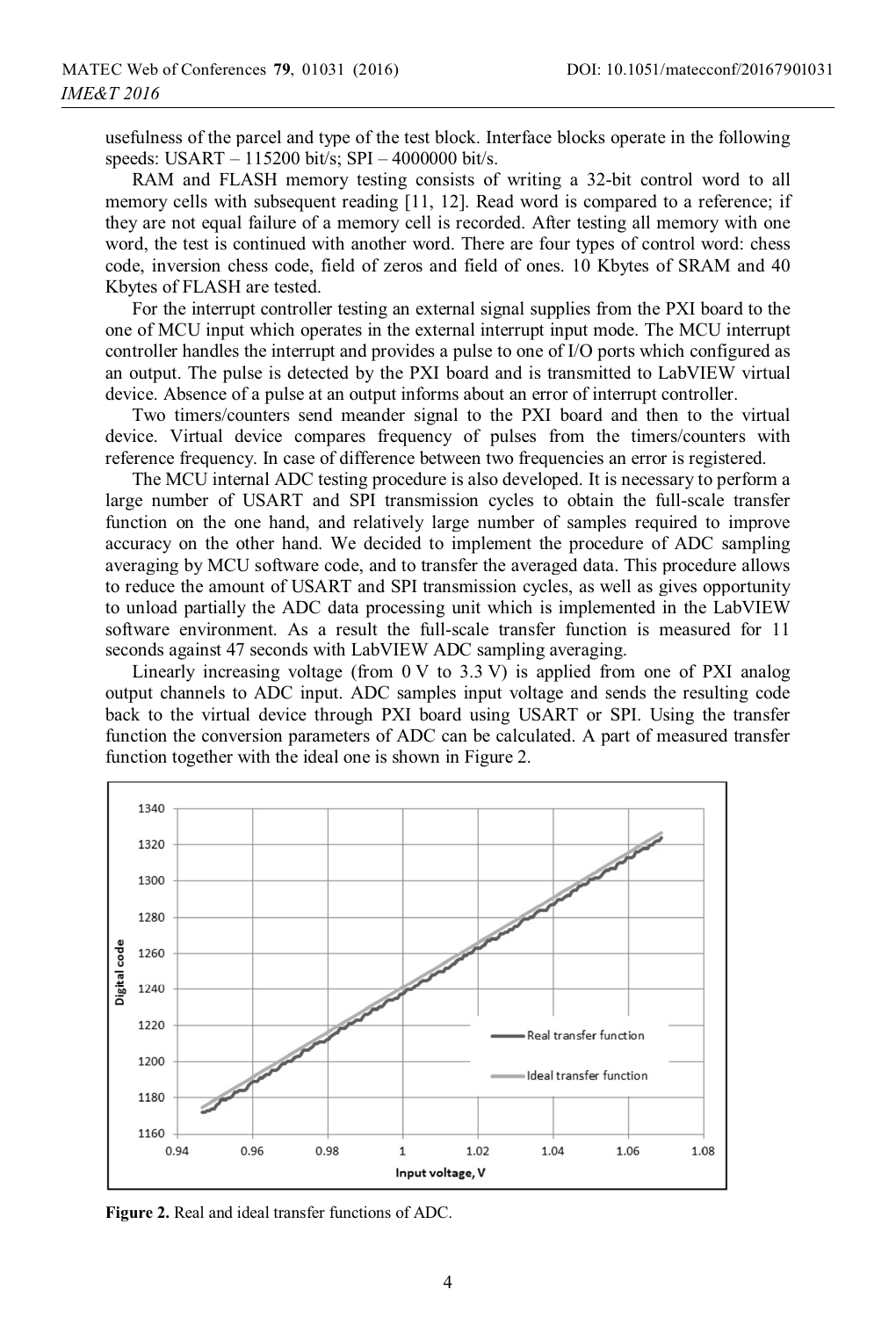The supply current monitor block allows to adjust supply voltage of MCU under test, as well as to monitor the current consumption. In case of exceeding the power consumption the block detects an error and turns off the power supply.

## **5 Application and development**

The hardware-software complex has been successfully implemented in NRNU MEPhI, Moscow. Seven MCU samples were tested in different applications and environment conditions by using this complex [13–15]. Some test results obtained by using the hardware-software complex are presented below.

The time dependence of STM32F103C8T6 internal ADC integral nonlinearity is presented in Figure 3. Figure 4 show time dependencies of dynamic (a) and static (b) supply current of the STM32F103C8T6 respectively.

The hardware-software complex can be adapted for testing of other MCU types by minor changes.



**Figure 3.** The INL of the STM32F103C8T6 internal ADC.



**Figure 4.** Time dependence of STM32F103C8T6 dynamic(a) and static(b) supply current.